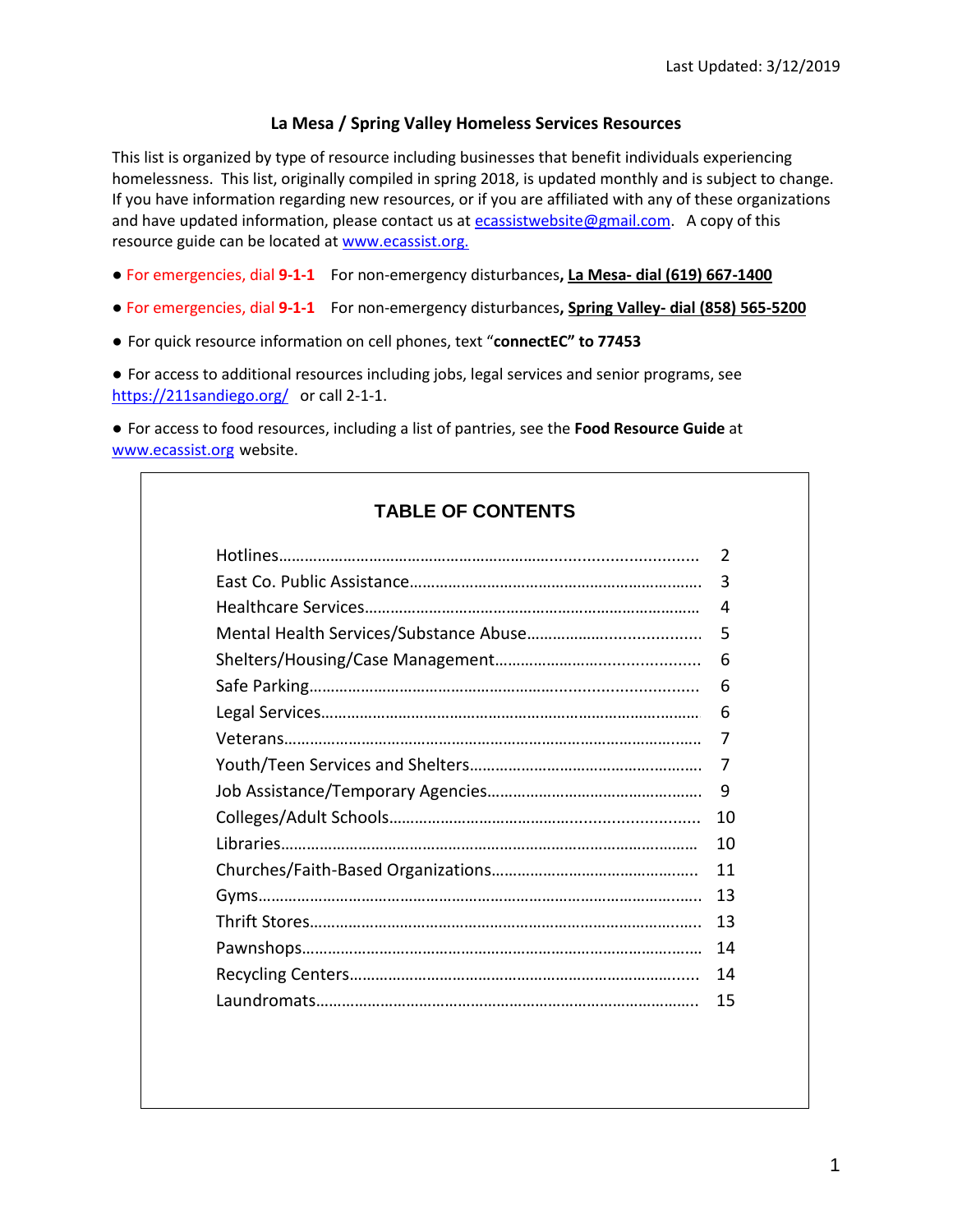# **Hotlines**

| <b>Site Name</b>                                      | <b>Contact Information</b>                                              | <b>Service Hours</b>               |
|-------------------------------------------------------|-------------------------------------------------------------------------|------------------------------------|
| <b>Adult &amp; Elder Abuse</b>                        | San Diego County<br>(800) 510-2020                                      | 24 Hour Hotline                    |
|                                                       |                                                                         |                                    |
| <b>Alcohol &amp; Drug Services</b>                    | <b>SAMHSA's National</b>                                                | Confidential, free, 24-hour-a-day, |
| (Referrals to local treatment facilities,             | Helpline                                                                | 365-day-a-year, information        |
| support groups, and community-based<br>organizations) | (800) 662-HELP (4357)                                                   | service, in English and Spanish    |
| <b>Child Abuse</b>                                    | (858) 560-2191                                                          | 24 Hour Hotline                    |
| <b>Crime Tip Hotline</b>                              | (888) 580-8477                                                          | 24 Hour Hotline                    |
| <b>Domestic Violence / Sexual Assault</b>             | (888) DVLINKS or<br>(888) 385-4657                                      | 24 Hour Hotline                    |
| <b>Domestic Violence Shelters</b>                     | (888) 385-4657<br><b>Domestic Violence</b><br>Shelter Aid               | Listen to the prompts              |
| <b>General Resource Help &amp; Information</b>        | $2 - 1 - 1$                                                             | 24 Hour Hotline (2-1-1)            |
| <b>Legal Aid</b>                                      | (877) 534-2524                                                          | Listen to the prompts              |
| <b>Narcotics Anonymous</b>                            | (800) 479-0062 English<br>(800) 546-0774 Spanish<br>(Both in San Diego) | 24 Hour Hotline                    |
|                                                       |                                                                         |                                    |
| <b>Poison Control</b>                                 | (800) 222-1222                                                          | 24 Hour Hotline                    |
| <b>San Diego County Public</b>                        | (866) 262-9881                                                          | Monday-Friday                      |
| <b>Assistance ACCESS line</b>                         |                                                                         | $8:00am - 5:00pm$                  |
| San Diego ACCESS & Crisis Hotline                     | (888) 724-7240                                                          | 24 Hour Hotline                    |
| <b>Mental Health and Suicide Prevention</b>           |                                                                         |                                    |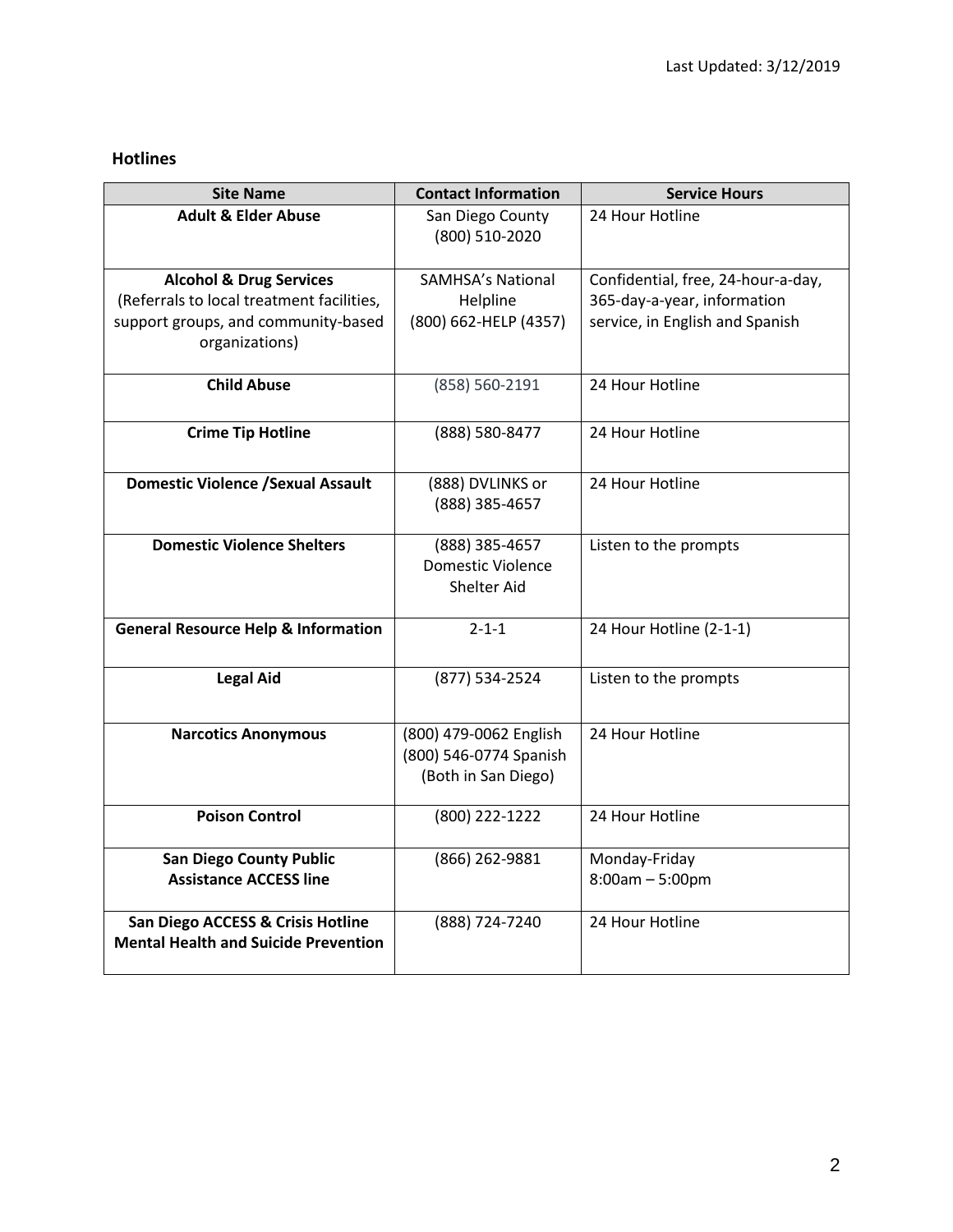# **La Mesa / Spring Valley - East County Public Assistance**

| <b>Site Name</b>                      | <b>Contact Information</b>   | <b>Service Hours</b>             |
|---------------------------------------|------------------------------|----------------------------------|
| <b>US Social Security</b>             | 7961 University Ave          | Monday-Friday                    |
| <b>Administration</b>                 | La Mesa, CA 91941            | $9:00am - 4:00pm$                |
|                                       | (800) 772-1213               | Wednesday                        |
|                                       |                              | $9:00am - 12:00pm$               |
|                                       |                              |                                  |
| WIC                                   | 9621 Campo Rd. Ste G         | Mon, Tue, Thurs, Fri**           |
| Women, Infants & Children             | Spring Valley, CA 91977      | 8:00am-5:00pm, Closed 12:00-     |
| (Monthly checks to purchase           | (888) 999-6897               | 1:00 <sub>pm</sub>               |
| healthy foods for new babies          | www.sdsuwic.com              | ** Closed Wednesdays             |
| and young children)                   |                              | Education/Voucher office         |
|                                       |                              | *By appointment only             |
|                                       |                              | For store location visit website |
| <b>American Red Cross WIC</b>         | 8810 Jamacha Blvd.           | Mon, Wed, Thurs:                 |
| <b>Program - Spring Valley Office</b> | Spring Valley, CA 91977      | 8:00am - 4:30pm                  |
| Special checks, also called           | (800) 500-6411               | Tues: 9:00am - 5:30pm;           |
| vouchers, for nutritious food;        | www.sandiegowic.org          | Fri: 10:00am - 4:00pm;           |
| Nutrition classes; Individual         |                              | Sat: Twice monthly               |
| nutrition counseling;                 |                              |                                  |
| Breastfeeding support;                |                              |                                  |
| Community referrals                   |                              |                                  |
| <b>East Co. Public Health Center</b>  | 367 N. Magnolia Ste. 101     | Mon, Tue, Wed, Fri               |
| (Immunizations, TB                    | El Cajon, CA 92020           | $8:00am - 11:00am$               |
| Medication, STD Testing &             | (619) 441-6500               | Closed for lunch 12:00pm-        |
| Hep A Vaccinations)                   |                              | 1:00 <sub>pm</sub>               |
|                                       |                              | 1:00pm-4:00pm                    |
|                                       |                              | Thursday                         |
|                                       |                              | 1:00pm-4:00pm only               |
| La Mesa Police Department             | 8085 University Ave          | Monday-Friday                    |
| (Report non-emergency                 | La Mesa, CA 91941            | 8:00am - 5:00pm Lobby and        |
| disturbances, loitering &             | (619) 667-1400 Non-emergency | alternate Fridays                |
| complaints)                           | 9-1-1 Emergency              |                                  |
|                                       |                              |                                  |
| <b>San Diego County Sheriff's</b>     | 11486 Campo Rd               | Monday-Friday                    |
| Department Rancho San Diego           | Spring Valley, CA 91979      | $8:00am - 5:00pm$                |
| <b>Station</b>                        | Dispatch (858) 565-5200 Non- |                                  |
| (Report non-emergency                 | emergency                    |                                  |
| disturbances, loitering &             | Business (619)660-7090       |                                  |
| complaints)                           | 9-1-1 Emergency              |                                  |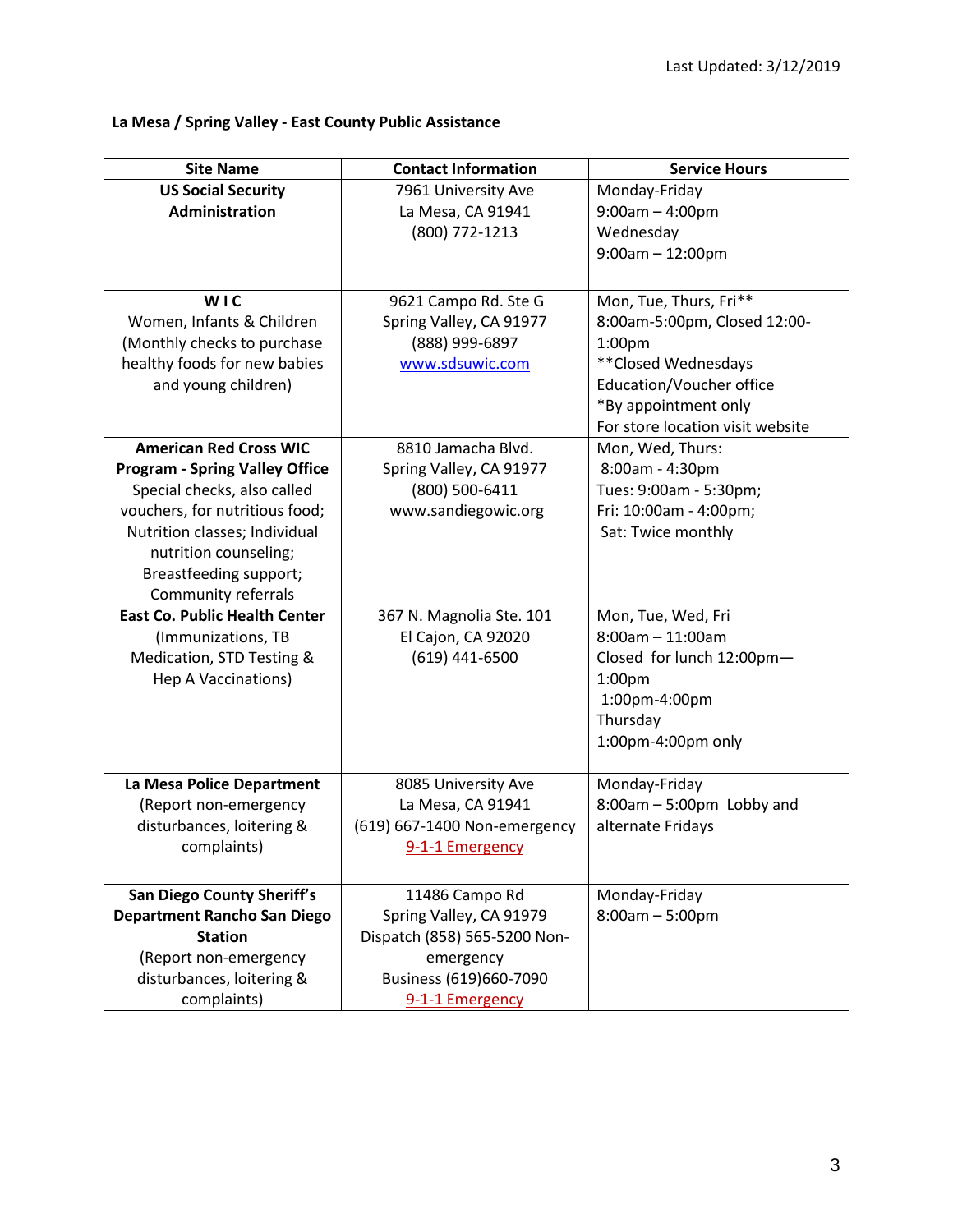### **Healthcare Services**

| <b>Site Name</b>                     | <b>Contact Information</b>         | <b>Service Hours</b>                        |
|--------------------------------------|------------------------------------|---------------------------------------------|
| <b>Grossmont Spring Valley</b>       | 8788 Jamacha Rd.                   | Monday-Friday                               |
| <b>Family Health Center</b>          | Spring Valley, CA 91977            | 8:30am-5:30pm                               |
| <b>FHCSD</b>                         | $(619) 515 - 2555$                 | Closed for lunch 12:30-1:30pm               |
| (Comprehensive medical,              | www.fhcsd.org                      | Tuesday 8:30am-7:00pm                       |
| family, counseling, women's          |                                    |                                             |
| health services. Provides            |                                    | Provides healthcare services to             |
| healthcare services to people        |                                    | people experiencing                         |
| experiencing homelessness.)          |                                    | homelessness.                               |
|                                      |                                    |                                             |
| <b>Borrego Healthcare Women's</b>    | 8851 Center Dr. Ste. 210           | Monday - Friday                             |
| Health &                             | La Mesa, CA 91942                  | $8:00am - 5:00pm$                           |
| <b>Wellness Center</b>               | (619) 463 - 7775                   |                                             |
| (Comprehensive medical               |                                    |                                             |
| services)                            |                                    |                                             |
| <b>East Co. Public Health Center</b> | 367 N. Magnolia Ste. 101           | Mon, Tue, Wed, Fri                          |
| (Immunizations, TB                   | El Cajon, CA 92020                 | $8:00am - 11am$                             |
| Medication, STD Testing &            | (619) 441-6500                     | Closed for lunch 12:00pm-                   |
| Hep A Vaccinations)                  |                                    | 1:00 <sub>pm</sub>                          |
|                                      |                                    | 1PM-4PM                                     |
|                                      |                                    | Thursday                                    |
|                                      |                                    | 1:00pm-4:00pm only                          |
|                                      |                                    |                                             |
| Rady Children's Urgent Care          | 5565 Grossmont Center Dr.,         | Monday-Friday                               |
|                                      | Building 2, Suite 2                | $4:00$ pm $- 10:00$ pm                      |
|                                      | La Mesa, CA 91942                  | Saturday & Sunday                           |
|                                      | (619) 713-5375                     | $1:00$ pm $- 10:00$ pm                      |
|                                      | www.rchsd.org/locations/satellite- |                                             |
|                                      | locations/la-mesa/                 | Summer holiday hours                        |
|                                      |                                    | $1:00$ pm - $10:00$ pm (call to             |
|                                      |                                    | confirm)                                    |
|                                      |                                    | Winter holiday hours                        |
|                                      |                                    | $4:00 \text{pm} - 10:00 \text{pm}$ (call to |
|                                      |                                    | confirm)                                    |
| <b>Sharp Rees-Sealy La Mesa</b>      | 5525 Grossmont Center Dr.          | Monday-Sunday (including                    |
| <b>Urgent Care</b>                   | La Mesa, CA 91942                  | holidays)                                   |
|                                      | $(619) 644 - 6625$                 | $8:00am - 8:00pm$                           |
|                                      | www.sharp.com                      |                                             |
|                                      |                                    | For more information about                  |
|                                      |                                    | Sharp Rees-Sealy La Mesa Urgent             |
|                                      |                                    | Care, call Sharp Rees-Sealy                 |
|                                      |                                    | customer service at (858) 499-              |
|                                      |                                    | 2600, 24 hours a day                        |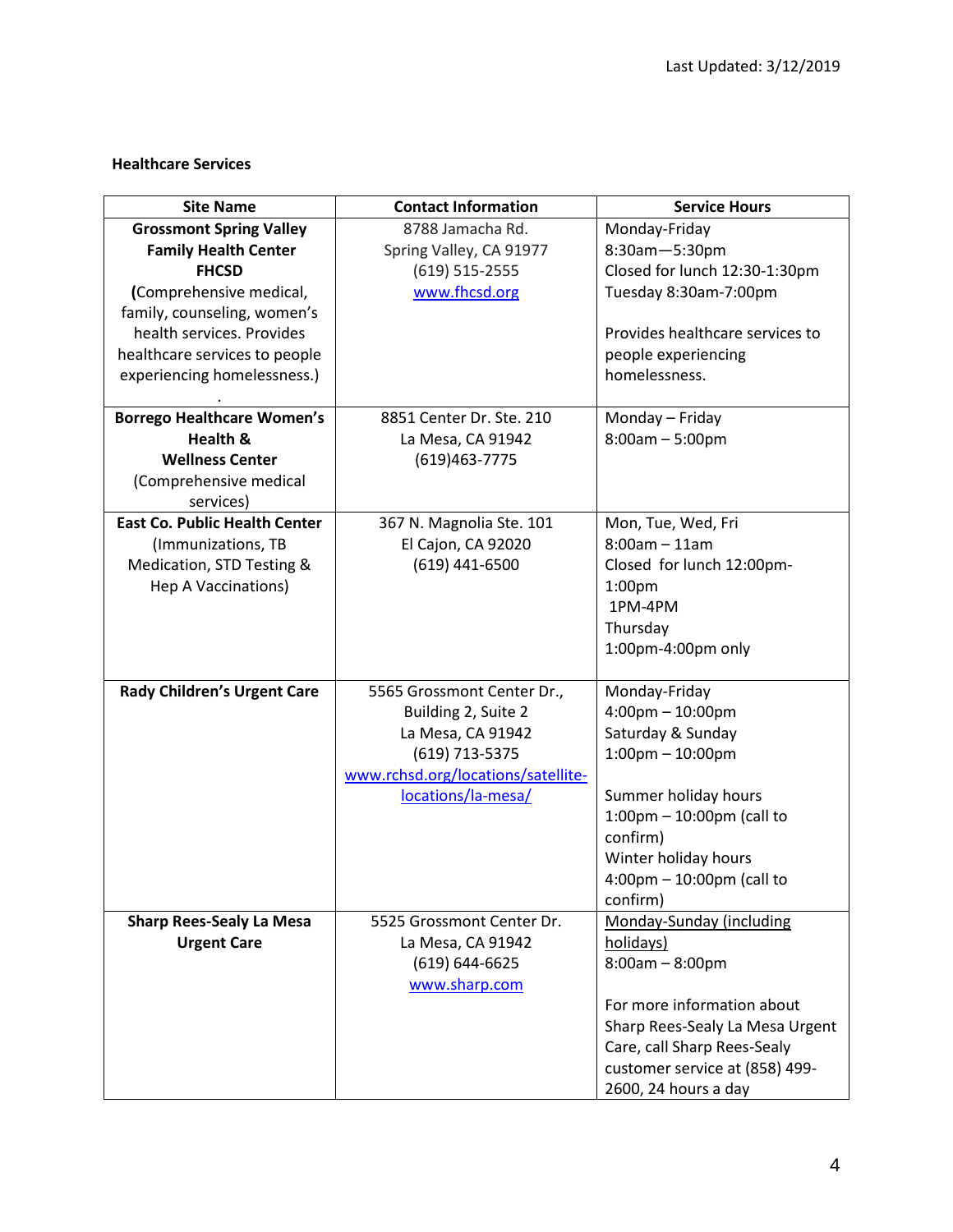| <b>U.S. HealthWorks Urgent Care</b> | 8090 Parkway Dr.               | Monday-Friday                    |
|-------------------------------------|--------------------------------|----------------------------------|
|                                     | La Mesa, CA 91942              | $8:00am - 5:00pm$                |
|                                     | $(619) 697 - 3093$             |                                  |
|                                     | www.ushealthworks.com/Medical- | • Most major insurance accepted  |
|                                     | Center/California/La-Mesa.html | • HMO Members: To avoid          |
|                                     |                                | delays in treatment or denial of |
|                                     |                                | service, please verify that this |
|                                     |                                | U.S. HealthWorks location is     |
|                                     |                                | contracted with your insurance   |
|                                     |                                | plan for Urgent Care services    |
|                                     |                                | before arriving                  |

#### **Mental Health Services /Substance Abuse**

| <b>Site Name</b>                     | <b>Contact Information</b>         | <b>Service/Information service</b>  |
|--------------------------------------|------------------------------------|-------------------------------------|
| <b>Grossmont Family</b>              | <b>Grossmont Medical Arts Bldg</b> | Monday-Wednesday                    |
| <b>Counseling Center</b>             | 8851 Center Dr., Suite 312         | $8:30$ am $-5:30$ pm                |
| <b>Behavioral Health Clinic</b>      | La Mesa, CA 91942                  | Thursday 10:30am-5:30pm             |
|                                      | (619) 515-2383                     | <b>Closed Fridays</b>               |
|                                      | www.fhcsd.org                      |                                     |
| <b>Heartland Wellness Recovery</b>   | 460 Magnolia Ave #110              | Mon, Tues, Thurs, Fri               |
| Center                               | El Cajon, CA 92020                 | $9:00am - 5:00pm$                   |
|                                      | (619) 440-5133                     | Wednesday                           |
|                                      |                                    | $9:00am - 7:00pm$                   |
| <b>Spring Valley Family</b>          | 3845 Spring Dr                     | Monday-Tuesday                      |
| <b>Counseling Center</b>             | Spring Valley, Ca 91977            | 8:30am-5:00pm                       |
| Healthcare and supportive            | $(619) 515 - 2380$                 | Wednesday 1:00pm-5:00pm             |
| services                             | www.fhcsd.org                      | <b>CLOSED Thursday &amp; Friday</b> |
| <b>Adult Mental Health Services,</b> | 7050 Parkway Dr Ste 113            | <b>Intake Hours of Operation</b>    |
| La Mesa                              | La Mesa, CA 91942                  | 8:00am--5:00pm Monday-Friday;       |
| <b>Behavioral Health System</b>      | (619) 667 6125.                    | 9:00am--1:00pm, Saturday and        |
|                                      | 24-hour/7-day Program              | Sunday                              |
| <b>McAlister Institute</b>           | 1400 N. Johnson Ave Ste 101.       | Monday-Friday                       |
| Institute operates 26 treatment      | El Cajon, CA 92020                 | 9:00am-7:00pm                       |
| and recovery programs                | (619) 442-0277                     | Saturday                            |
| (Substance abuse treatment,          | www.mcalisterinc.org               | 10:00am--2:00pm                     |
| drug intervention, recovery          | (619) 987-6393                     | <b>CLOSED Sunday</b>                |
| support services, and detox)         |                                    |                                     |
|                                      |                                    |                                     |
| <b>Emergency / After Hours Phone</b> |                                    |                                     |
|                                      |                                    |                                     |
| <b>Volunteers of America</b>         | 290 S. Magnolia Ave                | 56-bed residential treatment        |
| Carlton G. Luhman Center For         | El Cajon, CA 92020                 | facility for adults with mental     |
| <b>Supportive Living</b>             | (619) 447-2428                     | disorders. Contact the property     |
|                                      | www.voa.org                        | manager onsite for information      |
|                                      |                                    |                                     |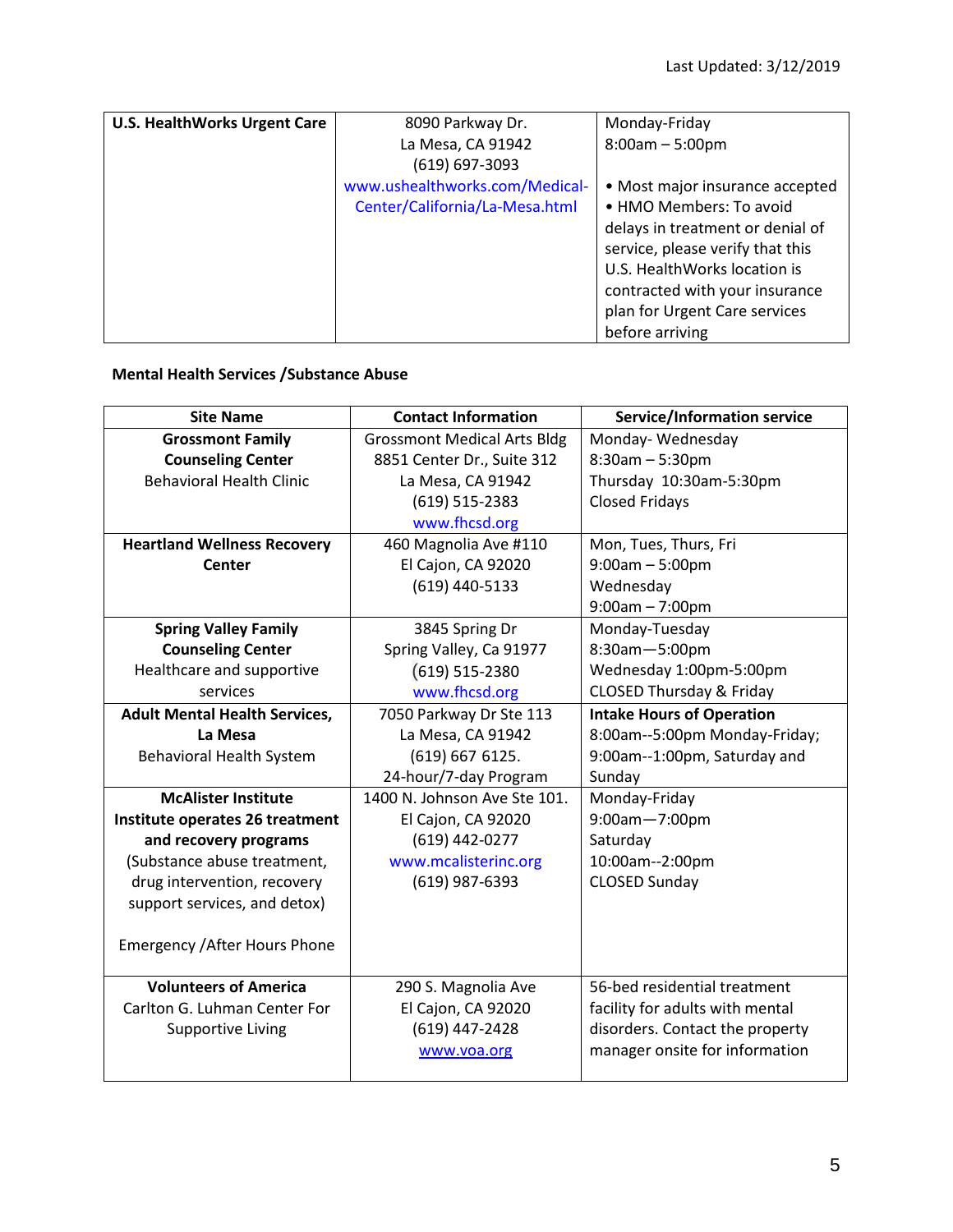# **Shelters/Housing/Case Management**

| <b>Site Name</b>                                                                                                    | <b>Contact Information</b>           | <b>Service/Information service</b>                                 |
|---------------------------------------------------------------------------------------------------------------------|--------------------------------------|--------------------------------------------------------------------|
| 2-1-1 Shelter Referrals<br>(Emergency shelters, supportive<br>housing, transitional housing<br>options & resources) | Dial 2-1-1                           | 24-hour confidential shelter<br>referral service for San Diego Co. |
| <b>Online Homeless Shelter Sites</b>                                                                                | www.<br>homelessshelterdirectory.org | View nearby shelters online                                        |

### **Safe Parking**

| <b>Site Name</b>                                                                                     | <b>Contact Information</b>                                                  | Service/Information service       |
|------------------------------------------------------------------------------------------------------|-----------------------------------------------------------------------------|-----------------------------------|
| <b>Dreams for Change-Safe</b>                                                                        | San Diego Lot                                                               | Please call (619) 497-0236 before |
| <b>Parking</b>                                                                                       | 766 28th St. San Diego, 92102                                               | arriving at a location            |
| (Safe parking environment as                                                                         |                                                                             | 7 nights a week, 365 days a year  |
| well as supportive services for<br>transitional homeless people<br>who are living in their vehicles) | <b>Balboa Lot</b><br>Jewish Family Services<br>8804 Balboa Ave., S.D. 92123 | starting at 6:00pm                |
|                                                                                                      | <b>RV Parking Lot</b>                                                       |                                   |
|                                                                                                      | 5605 Imperial Ave., S.D. 92114                                              |                                   |

### **Legal Services**

| <b>Site Name</b>                   | <b>Contact Information</b>   | <b>Service Hours</b>                 |
|------------------------------------|------------------------------|--------------------------------------|
| <b>ElderHelp</b>                   | (858) 565-1392 x 200         | 2 <sup>nd</sup> Wednesday            |
| (Elder Law provides legal          |                              | 1:30pm-4:00pm                        |
| services for seniors (60+ years)   |                              | <b>Renette Park Community Center</b> |
| for wills, landlord/tenant issues, |                              | Services are free                    |
| Medicare and Medi-Cal issues)      |                              | Must call for an appointment         |
| <b>Legal Aid Society</b>           | (877) 534-2524 General Info  | Call for more information            |
| (Legal help with housing, debt,    | (866) 244-0101 Evictions     |                                      |
| collection, repossession,          | (844) 449-3500 Fair          |                                      |
| housing, discrimination, family    | Housing/Discrimination       |                                      |
| law, immigration, federal tax      |                              |                                      |
| problems,                          |                              |                                      |
| CalWORKs/CalFresh/General          |                              |                                      |
| Relief, SSI, Restraining orders)   |                              |                                      |
| <b>Think Dignity</b>               | 3525 30th St.                | Every Thursday, except for the first |
| Call-In Legal Clinic &<br>٠        | San Diego, CA 92104          | Thursday                             |
| Referrals: Attorney on staff       | (619) 537-8736 Main Line     | $6:00 \text{pm} - 7:00 \text{pm}$    |
| can answer any legal               | (619) 354-9879 Call-In Legal |                                      |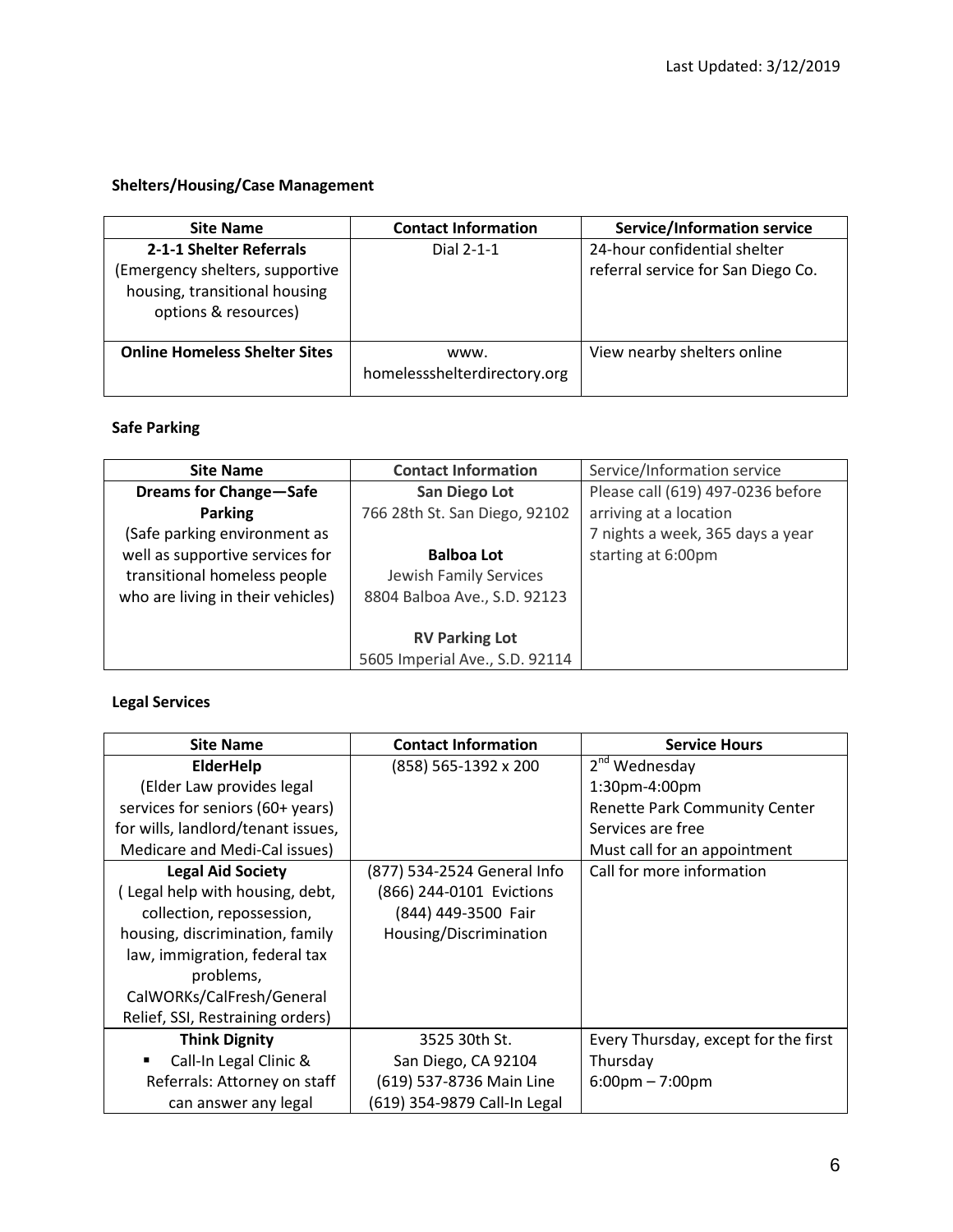| questions                   | Clinic & Referrals    |  |
|-----------------------------|-----------------------|--|
| Homeless Youth & Legal      | www.thinkdignity.org/ |  |
| Advocacy Program (HYLAP):   |                       |  |
| Homeless & at-risk youth    |                       |  |
| ages 14-27 receive direct   |                       |  |
| representation for criminal |                       |  |
| defense matters as well as  |                       |  |
| direct connection to an     |                       |  |
| advocate to receive social  |                       |  |
| services                    |                       |  |

#### **Veterans**

| <b>Site Name</b>                     | <b>Contact Information</b>    | <b>Service Hours</b>              |
|--------------------------------------|-------------------------------|-----------------------------------|
| La Mesa Adult Enrichment             | 8450 La Mesa Blyd.            | Fridays 9:00am-- 3:00pm           |
| Center                               | La Mesa, CA 91942             |                                   |
| <b>VA Benefit Filing</b>             | (858) 527-5822                |                                   |
| <b>Veterans Village of San Diego</b> | 4141 Pacific Hwy.             | * For more information or to make |
| (Assistance with housing,            | San Diego, CA 92110           | an appointment, please call       |
| substance abuse recovery,            | (619) 393-2000 General        |                                   |
| mental health services, food,        | (619) 961-2165 Supportive     |                                   |
| legal services)                      | Services for Veteran Families |                                   |
|                                      |                               |                                   |
| <b>Courage to Call</b>               | 2165 Kurtz St.                | Call for more information         |
| (Mental Health Systems-              | San Diego, CA 92110           |                                   |
| Guidance, information, referral      | (619) 209-4682                |                                   |
| services to veterans, active duty,   | www.mhsinc.org/courage-to-    |                                   |
| reservists and families)             | call                          |                                   |
|                                      |                               |                                   |
| <b>Veteran Community Services of</b> | Main Office--San Diego        | Call for more information         |
| <b>San Diego</b>                     | 5605 El Cajon Blvd.           |                                   |
| (Services help veterans seek         | San Diego, CA 92115           |                                   |
| employment, identify benefits        | (800) 974-9909                |                                   |
| and obtain housing)                  | www.ccvcs.net                 |                                   |
|                                      |                               |                                   |

# **Youth/Teen Services and Shelters**

| <b>Site Name</b>                 | <b>Contact Information</b>          | <b>Service Hours</b> |
|----------------------------------|-------------------------------------|----------------------|
| <b>San Diego Youth Services</b>  | <b>Our Safe Place Mental Health</b> | Monday-Friday        |
| (Mental health services and      | <b>Clinic</b>                       | 9:00am-6:00pm        |
| drop-in centers for LGBTQ youth  | 3427 4th Avenue, 2nd Floor          |                      |
| up to age 21 and their families. | San Diego, CA 94103                 |                      |
| Case management, resources,      |                                     |                      |
| support groups, drug/alcohol     | <b>SDYS Central Drop-in Center</b>  | Open 7 days a week   |
| abuse programs and more)         | 2220 Broadway                       |                      |
|                                  | San Diego, CA 92102                 |                      |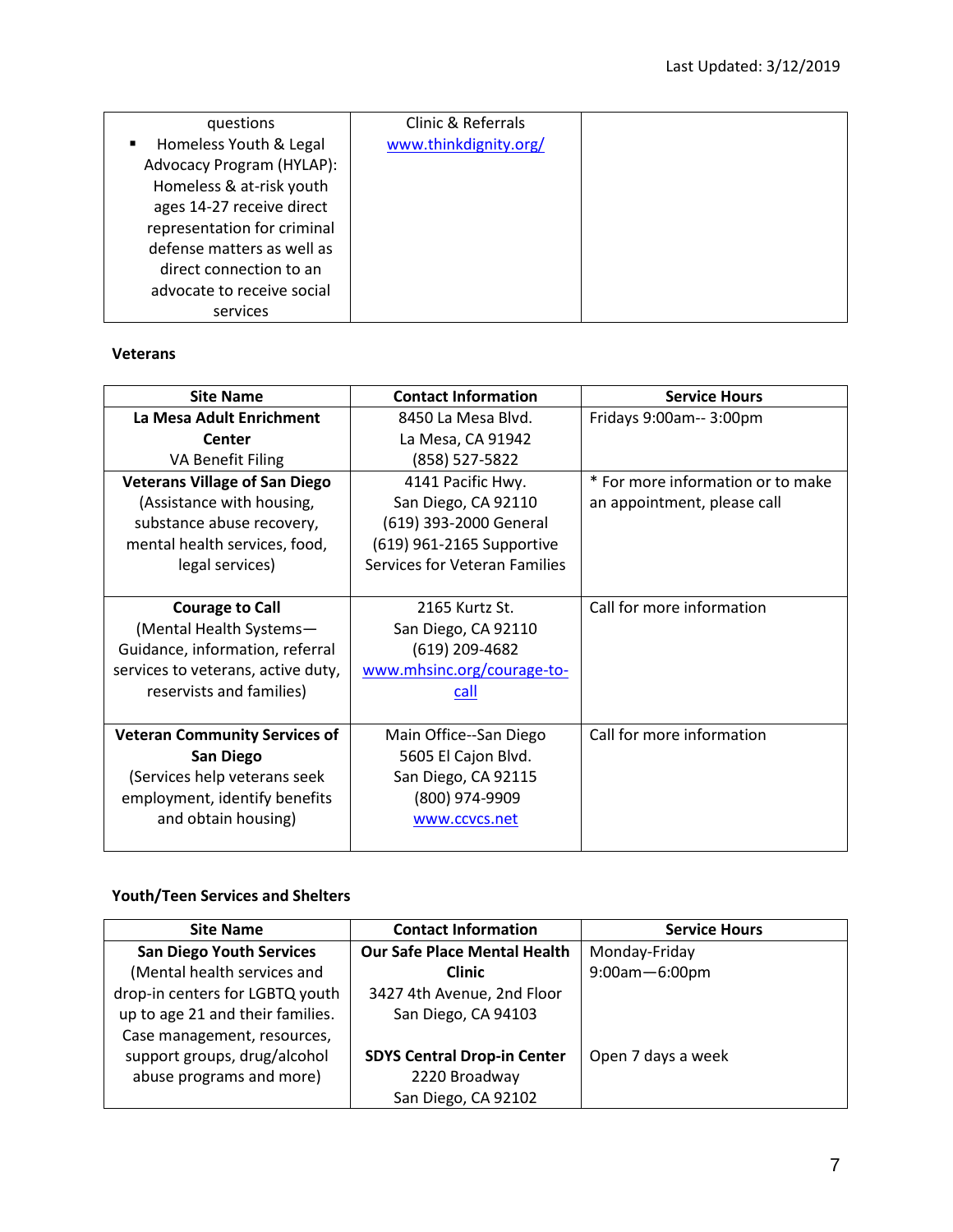| <b>San Diego Youth Services</b>                               | (619) 221-8600 Main line               | See program hours below           |
|---------------------------------------------------------------|----------------------------------------|-----------------------------------|
| Street Outreach: (Meets and                                   |                                        |                                   |
| engages runaway and homeless                                  |                                        |                                   |
| youth across San Diego County                                 |                                        |                                   |
| to connect them with resources,                               |                                        |                                   |
| including transportation to                                   |                                        |                                   |
| shelter, housing referrals, safer                             |                                        |                                   |
| sex kits, food, hygiene items,                                |                                        |                                   |
| seasonal items such as blankets                               |                                        |                                   |
| and case management services.)                                |                                        |                                   |
| TAY Academy: (Combines a                                      | 2220 Broadway                          | Tuesday-Saturday                  |
| drop-in center with structured                                | San Diego, CA 92102                    | 12:00pm-8:00pm                    |
| learning and recreational                                     | (619) 232-8126                         |                                   |
| opportunities for Transition Age                              | www.sdyouthservices.org                |                                   |
| Youth (ages 16-24), including                                 | Ages 14-25                             |                                   |
| foster youth, former foster                                   |                                        |                                   |
| youth, out-of-home probation                                  |                                        |                                   |
| youth, and homeless and<br>runaway youth)                     |                                        |                                   |
|                                                               |                                        |                                   |
| <b>Transitional Housing</b>                                   | (866) 752-2327                         | 7 days a week                     |
| Continuum: (Provides affordable                               | Youth Hotline                          |                                   |
| housing, independent living skills                            |                                        |                                   |
| training, life planning and                                   |                                        |                                   |
| comprehensive support services                                |                                        |                                   |
| to break the cycle of<br>homelessness and create hope         |                                        |                                   |
| and self-sufficiency for youth                                |                                        |                                   |
| ages 16-24 transitioning into                                 |                                        |                                   |
| adulthood)                                                    |                                        |                                   |
|                                                               |                                        |                                   |
| <b>Youth Emergency</b>                                        | (866) 752-2327<br><b>Youth Hotline</b> | 7 days a week                     |
| Shelter: (Emergency night<br>shelter program and drop-in      |                                        |                                   |
| center for homeless, runaway                                  |                                        |                                   |
| and "street" youth, providing a                               |                                        |                                   |
| safe home and support services                                |                                        |                                   |
| to help youth return to their                                 |                                        |                                   |
| families or find alternative safe                             |                                        |                                   |
| living arrangements)                                          |                                        |                                   |
| Home Start, Inc.                                              | Earlene Adams, Residential             | Call for availability or for more |
| <b>Maternity Shelter Program</b>                              | <b>Shelter Manager</b>                 | information                       |
| (Provides pregnant or parenting                               | $(619)$ 906-4401                       |                                   |
| homeless women ages 18-24                                     | eadams@home-start.org                  |                                   |
| and their children with housing<br>and wrap-around supportive |                                        |                                   |
| services)                                                     |                                        |                                   |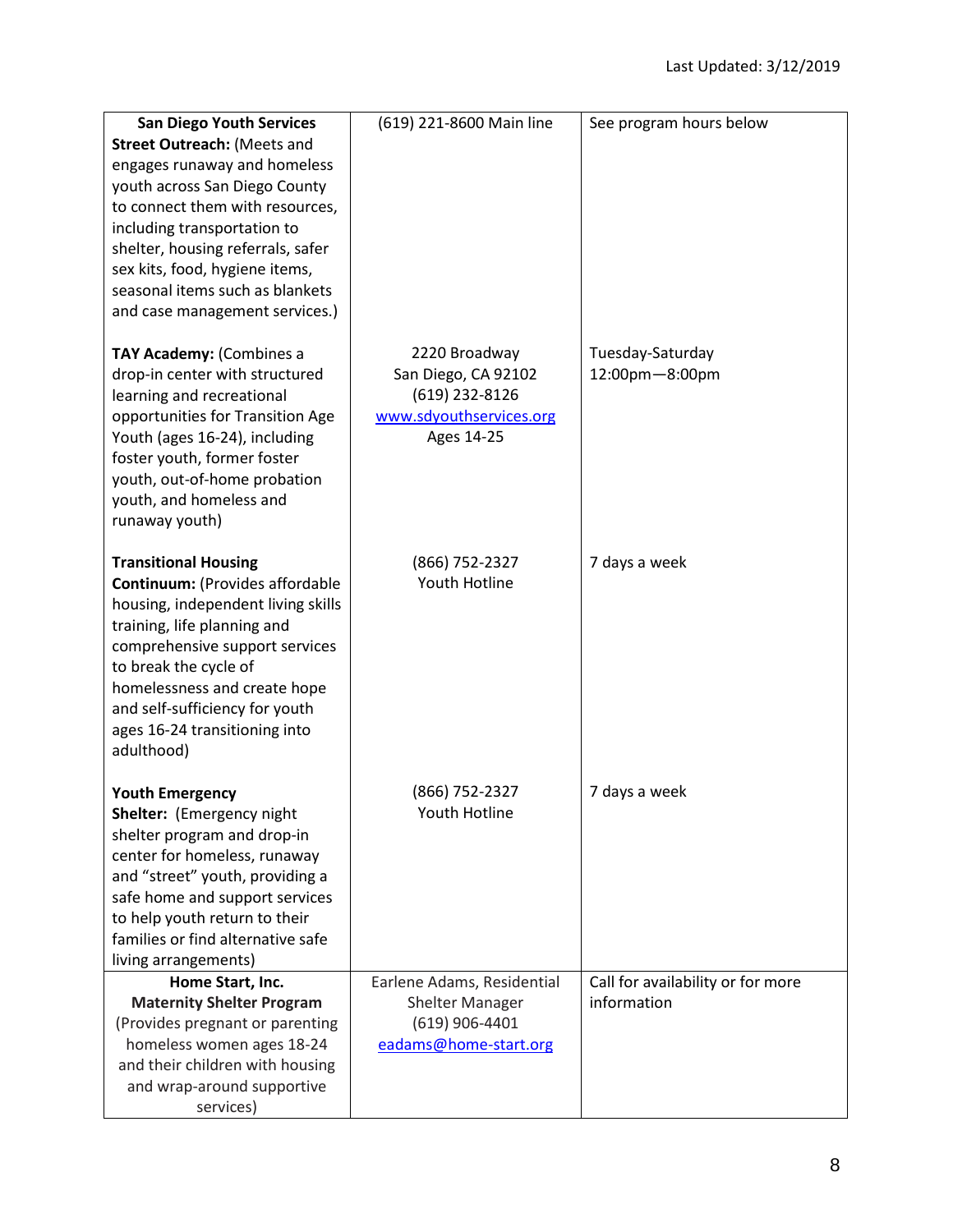| <b>Mental Health Services</b><br>(The Mental Health team at<br>Home Start provides therapy<br>services to children, families,<br>and adults, both in the<br>community and at the Home<br>Start Inc. Counseling Center.<br>Most services are FREE to<br>clients)                                             | Intake line at (619) 692-0727<br>ext. 118                                                                                          | Leave message and a therapist will<br>return your call |
|-------------------------------------------------------------------------------------------------------------------------------------------------------------------------------------------------------------------------------------------------------------------------------------------------------------|------------------------------------------------------------------------------------------------------------------------------------|--------------------------------------------------------|
| <b>Rapid Rehousing TAY</b><br>(Assist youth find affordable<br>housing in the community, and<br>provide assistance with a<br>portion of the rent for up to a<br>year) Pregnant or parenting<br>females only                                                                                                 | Earlene Adams, Residential<br><b>Shelter Manager</b><br>$(619)$ 906-4401<br>eadams@home-start.org                                  | Call for availability and for more<br>information      |
| <b>Heartland Youth Build</b><br><b>San Diego</b><br>Training low-income youth<br>between the ages 16 and 24 in<br>construction and green building<br>skills - while they earn their<br>high school diplomas.<br>Health services, counseling, job<br>training, community planning<br>and supportive services | 5280 Orange Ave.<br>San Diego, CA 92115<br>(619) 546-9259<br>Email:<br>info@heartlandyouthbuild.org<br>Text: "YouthBuild" to 31996 | Call or text for more information                      |

# **Job Assistance/Temporary Agencies**

| <b>Site Name</b>           | <b>Contact Information</b>            | <b>Service Hours</b> |
|----------------------------|---------------------------------------|----------------------|
| <b>Volt Services Group</b> | 8911 La Mesa Blvd Ste. 105            | Monday-Friday        |
|                            | La Mesa, CA 91941<br>$(619)$ 464-7081 | $9:00$ am $-5:00$ pm |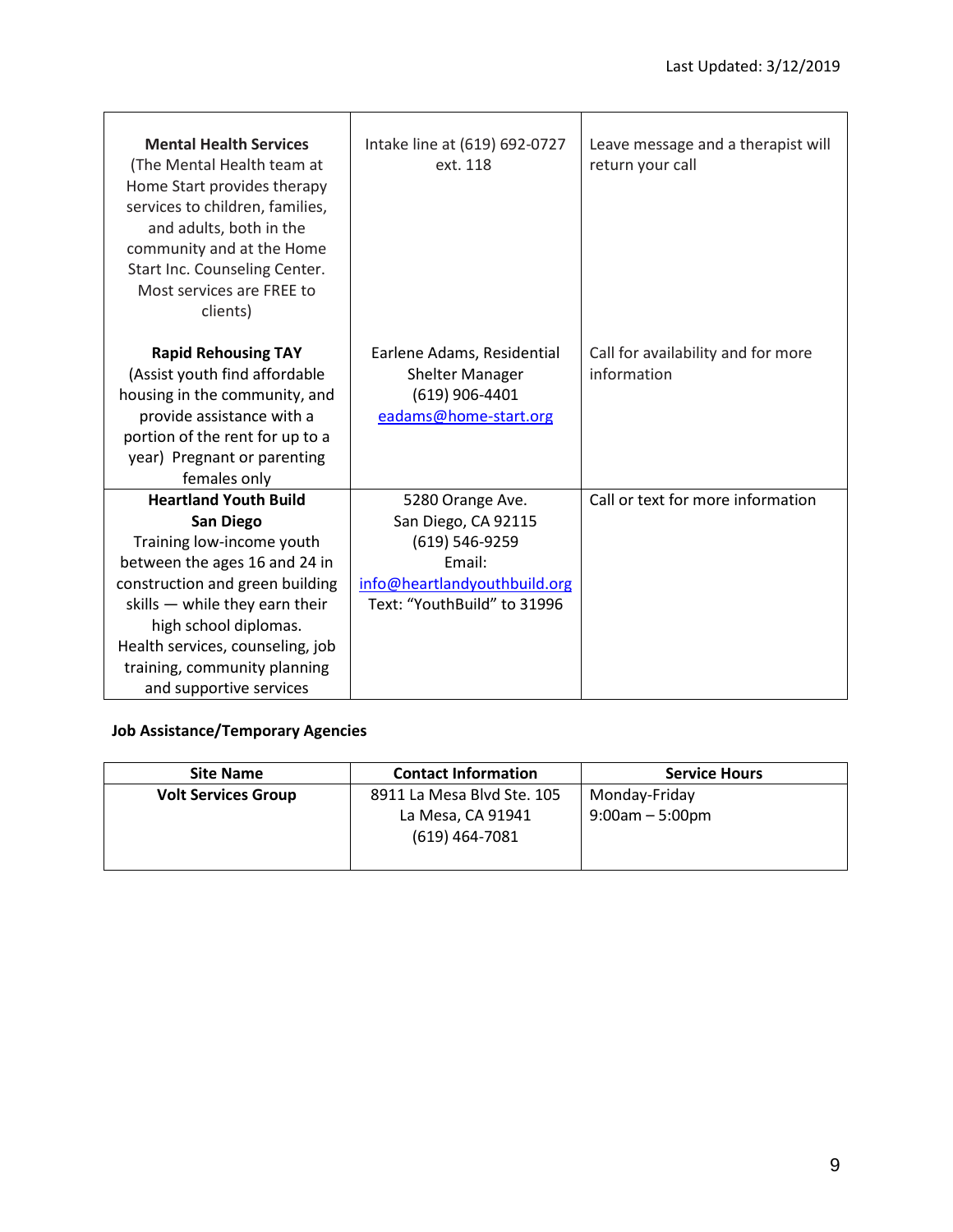# **Colleges/Adult School Locations**

| <b>Site Name</b>             | <b>Contact Information</b>    | <b>Service Hours</b>        |
|------------------------------|-------------------------------|-----------------------------|
| <b>Cuyamaca College</b>      | 900 Rancho San Diego Pkwy     | Monday                      |
|                              | El Cajon, CA 92019            | $8:00am - 6:00pm$           |
|                              | *Rancho San Diego City        | Tuesday-Thursday            |
|                              | $(619) 660 - 4000$            | $8:00am - 5:00pm$           |
|                              | www.cuyamaca.edu              | Friday                      |
|                              | Student Services: Bldg A-300  | $9:00am - 1:00pm$           |
|                              | Career Center Services: A-221 | *See website for additional |
|                              |                               | weekend hours/information   |
| <b>Grossmont College</b>     | 8800 Grossmont College Dr.    | Monday- & Tuesday           |
|                              | El Cajon, CA 92021            | $8:00am - 6:00pm$           |
|                              | $(619) 644 - 7000$            | Wednesday & Thursday        |
|                              | www.grossmont.edu             | $8:00am - 5:00pm$           |
|                              | Student Services: Bldg 10     | Friday                      |
|                              | Career Center: Bldg 60 Rm 140 | $8:00am - 1:00pm$           |
|                              |                               | *See website for additional |
|                              |                               | weekend hours/information   |
| Access, Inc.                 | 2612 Daniel Ave               | Monday-Friday               |
| <b>Immigration Services</b>  | San Diego, CA 92111           | 8:00am-5:00pm               |
| community-based organization |                               |                             |
| that provides job training,  | (858) 560-0871                |                             |
| education, empowerment       |                               |                             |
| services, and immigration    |                               |                             |
| assistance to low-income     |                               |                             |
| residents.                   |                               |                             |

#### **Libraries**

| <b>Site Name</b>           | <b>Contact Information</b> | <b>Service Hours</b>               |
|----------------------------|----------------------------|------------------------------------|
| La Mesa Branch Library     | 8074 Allison Ave           | Monday-Thursday                    |
|                            | La Mesa, CA 91942          | $9:30$ am $-8:00$ pm               |
|                            | 619) 469-2151              | Friday & Saturday                  |
|                            | Sdcl.org                   | $9:30$ am $-5:00$ pm               |
|                            |                            | Sunday                             |
|                            |                            | $12:00 \text{pm} - 5:00 \text{pm}$ |
| Casa de Oro Branch Library | 9805 Campo Rd., #180       | Monday & Wednesday                 |
|                            | Spring Valley, CA 91977    | $9:30$ am $-6:00$ pm               |
|                            | $(619)$ 463-3236           | Tuesday & Thursday                 |
|                            | Sdcl.org                   | $9:30am - 8:00pm$                  |
|                            |                            | Friday & Saturday                  |
|                            |                            | $9:30$ am $-5:00$ pm               |
|                            |                            | CLOSED Sunday                      |
|                            |                            |                                    |
|                            |                            |                                    |
|                            |                            |                                    |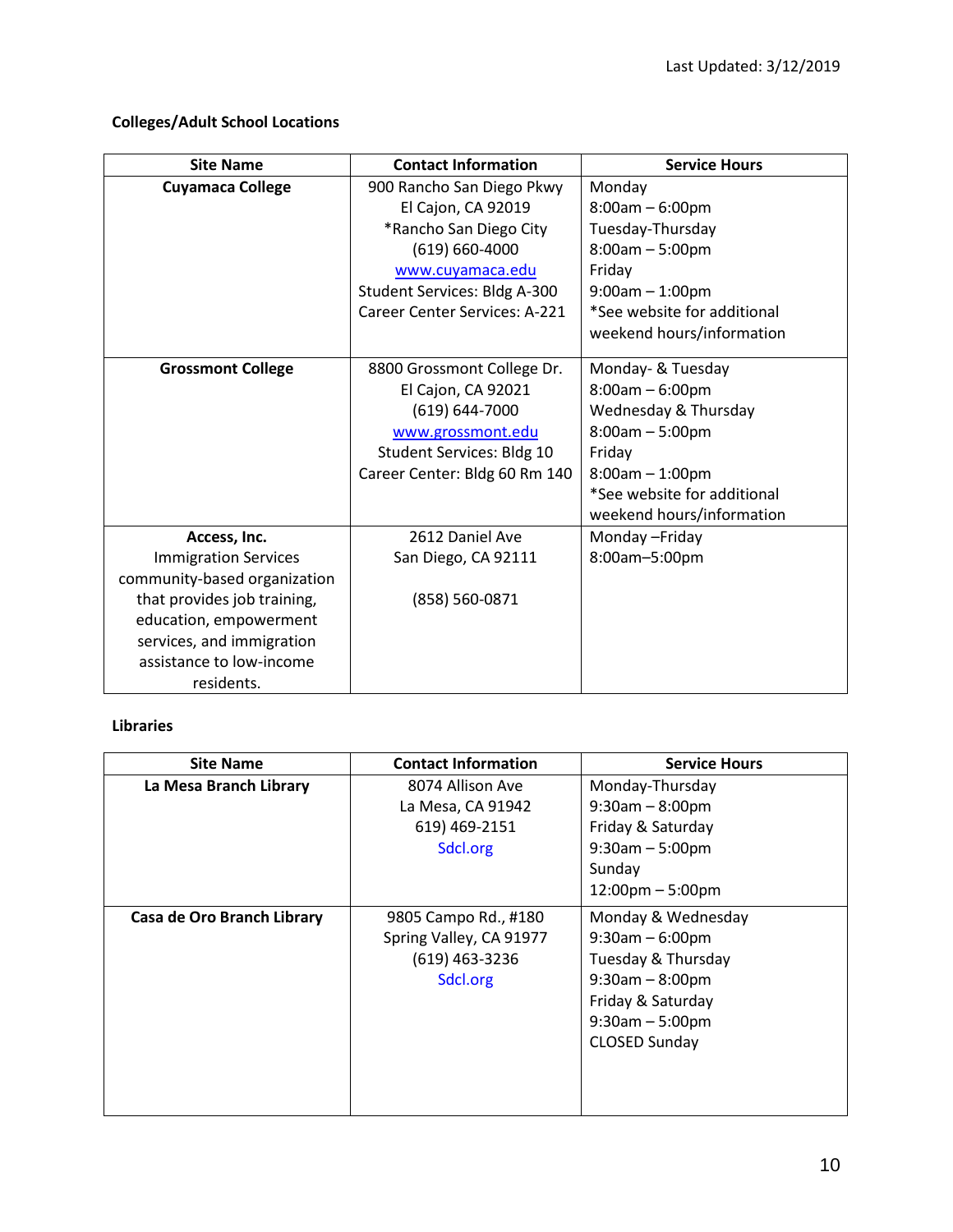| <b>Spring Valley Branch Library</b> | 836 Kempton St.         | Monday & Thursday     |
|-------------------------------------|-------------------------|-----------------------|
|                                     | Spring Valley, CA 91977 | $9:30$ am - 6:00pm    |
|                                     | $(619)$ 463-3006        | Tuesday & Wednesday   |
|                                     | Sdcl.org                | $9:30$ am - $8:00$ pm |
|                                     |                         | Friday & Saturday     |
|                                     |                         | $9:30$ am $-5:00$ pm  |
|                                     |                         | <b>CLOSED Sunday</b>  |
|                                     |                         |                       |

# **Churches/Faith-based Organizations**

| <b>Site Name</b>                                                                                                                                                    | <b>Contact Information</b>                                                                                                                | <b>Service Hours</b>                                                                                                                                                                                                                                  |
|---------------------------------------------------------------------------------------------------------------------------------------------------------------------|-------------------------------------------------------------------------------------------------------------------------------------------|-------------------------------------------------------------------------------------------------------------------------------------------------------------------------------------------------------------------------------------------------------|
| <b>Crosspointe Life Church</b><br>(Christian)                                                                                                                       | 8809 La Mesa Blvd<br>La Mesa, CA 91942<br>(619) 464-3077<br>info@crosspointelife.org                                                      | Sunday 10:30AM<br>Food Distribution Kitchen<br>Every Tuesday and Thursday<br>10:00am - 11:00pm<br>Please get there before 10:00am.<br>First come first serve.                                                                                         |
| <b>Journey Community Church</b><br>(Christian)<br>Please be in line by the start<br>time and bring bags. Anyone is<br>welcome, there are no income<br>requirements. | 8363 Center Drive<br>Suite 6C<br>La Mesa, CA 91942<br>619-464-4544<br>www.Journeycommunitychurc<br>h.com                                  | Fridays at 7:00pm<br>Sundays at 9:00am & 11:00pm<br>Food Program<br>1st Thursday of the month at<br>6:30pm<br>2nd Friday of the month at 9:00am,<br>produce only.<br>3rd Saturday of the month at<br>8:30am<br>4th Thursday of the month at<br>6:30pm |
| La Mesa Seventh Day Adventist<br><b>Community Church</b><br>(Christian)<br><b>Skyline Church</b><br>(Christian)                                                     | 4207 Spring Gardens Dr.<br>La Mesa, CA 91941<br>(619)461-5703<br>11330 Campo Road<br>La Mesa, CA<br>619.660.5000<br>www.skylinechurch.org | Sunday 11:00dam<br>Food Program<br>Monday, Tuesday, and Thursday,<br>9:00am-12:00pm<br>Sunday<br>9:00am, 11:00am & 6:00pm                                                                                                                             |
| <b>New Seasons Church</b><br>(Baptist)                                                                                                                              | 2300 Bancroft Drive<br>Spring Valley CA 9977<br>(619) 463-0725                                                                            | Sunday<br>9:00am, 11:00am (English)                                                                                                                                                                                                                   |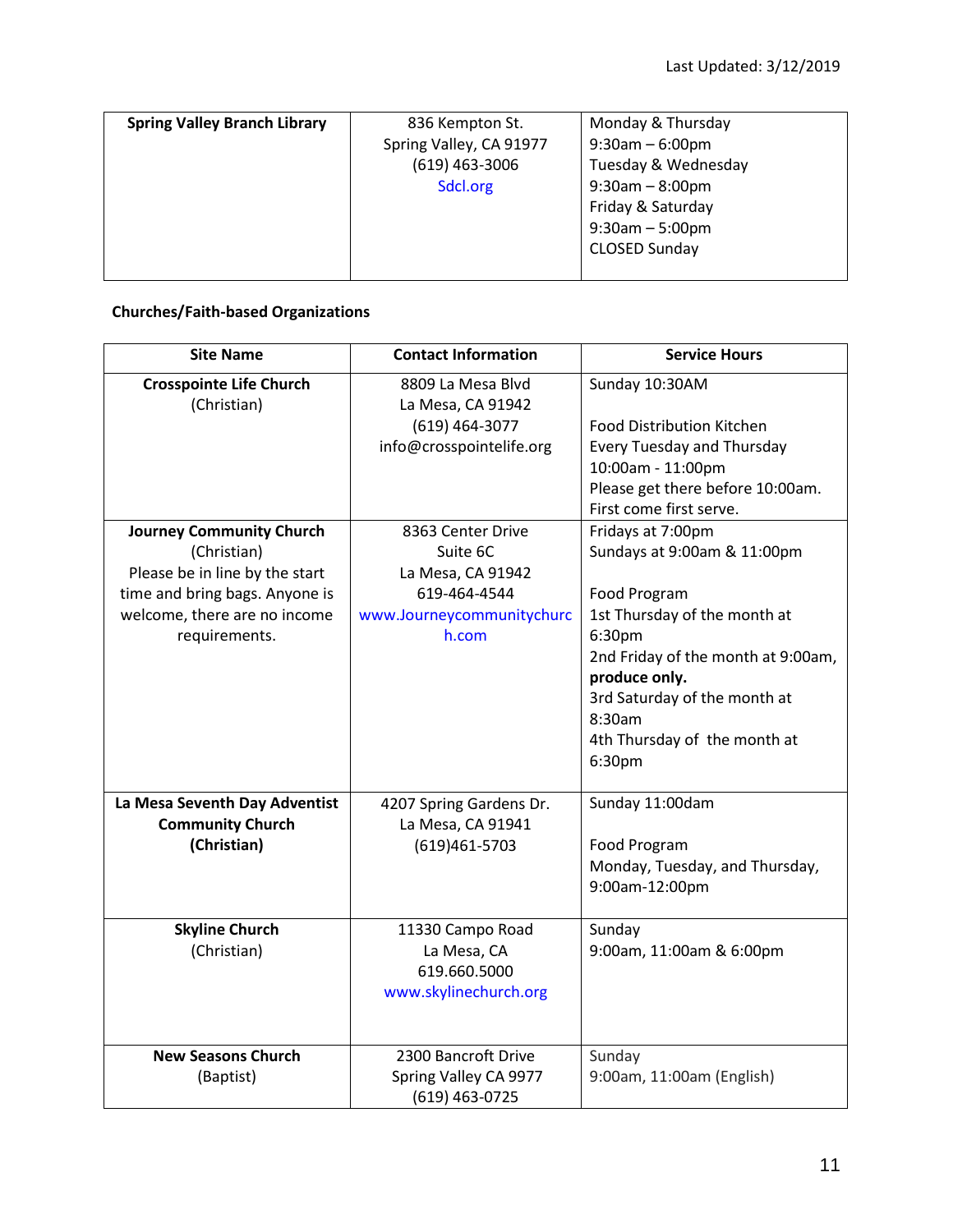| <b>Heaven's Windows</b>          | 2820 Via Orange Way Ste. W, | Sunday's 9:00am, 11:00am                      |
|----------------------------------|-----------------------------|-----------------------------------------------|
| Programs include Child Nutrition | Spring Valley, CA 91978     |                                               |
| Program, Seasoned with Love      | (619) 303-7806              | SEASONED WITH LOVE HOT MEALS                  |
| Hot Meals, Food Pantry &         | info@heavenswindows.org     | New Seasons Church,                           |
| Clothes Closet, Community Food   |                             | 2300 Bancroft Drive                           |
| Distribution                     |                             | Spring Valley, CA 91977                       |
|                                  |                             | <b>Wednesdays at 6:00pm</b>                   |
|                                  |                             | Distributing fresh produce monthly            |
|                                  |                             | at New Season Church                          |
|                                  |                             | 4 <sup>th</sup> Tuesday 9:00am, until food is |
|                                  |                             | gone                                          |
|                                  |                             | Community Food Distribution and               |
|                                  |                             | Betty's Closet                                |
|                                  |                             | New Seasons Church                            |
|                                  |                             | 2300 Bancroft Drive                           |
|                                  |                             | Spring Valley, CA 91977                       |
|                                  |                             | Tuesday, Thursday, Friday 9:00am              |
|                                  |                             | $-1:00$ pm                                    |
| <b>Faith Chapel</b>              | 9400 Campo Rd.              | Sunday 10:30am                                |
| (Christian)                      | Spring Valley, CA 91977     |                                               |
|                                  | 619-461-7451                | Food Program                                  |
|                                  |                             | 3rd Wednesday 10:00am until food              |
|                                  |                             | is gone                                       |
| Santa Sophia Church              | 9800 San Juan St.           | Sunday                                        |
| (Catholic)                       | Spring Valley, CA 91977     | 8:00am and 11:00am                            |
| St. Vincent de Paul Food Pantry. | (619) 463-6629              |                                               |
| provide food staples and         |                             | Food Program                                  |
| perishable once month to         |                             | Tuesday and Thursday -                        |
| people in Spring Valley in the   |                             | 9:30am to 11:00am and Saturday -              |
| 91977 & 91978                    |                             | 9:00am to 11:00am.                            |
|                                  |                             |                                               |
| <b>Spring Valley Community</b>   | 3310 Bancroft Dr.           | Sunday 10:00am                                |
| <b>Church</b>                    | Spring Valley, CA 91977     | Food Program                                  |
| (Christian)                      | (619)342-1414               | Thursday and Friday 9:00am-                   |
|                                  |                             | 12:00pm; Before or after services             |
|                                  |                             | Wednesday 6:00pm-8:00pm and                   |
|                                  |                             | Sunday 10:00am-12:00pm                        |
| <b>Stepping Higher Inc</b>       | 2778 Sweetwater Springs     | Food Program                                  |
|                                  | Blvd. #J                    | Thursday 5:30pm-7:00pm                        |
|                                  | Spring Valley, CA 91977     |                                               |
|                                  | (619)825-3930               |                                               |
| <b>Streets of Hope San Diego</b> | 9407 Jericho Rd.            | Call for hours of distribution                |
| Jericho Christian Fellowship     | La Mesa, CA 91942           |                                               |
| Outreach, food, clothing to the  | (619) 590-0700              |                                               |
| streets of El Cajon              |                             |                                               |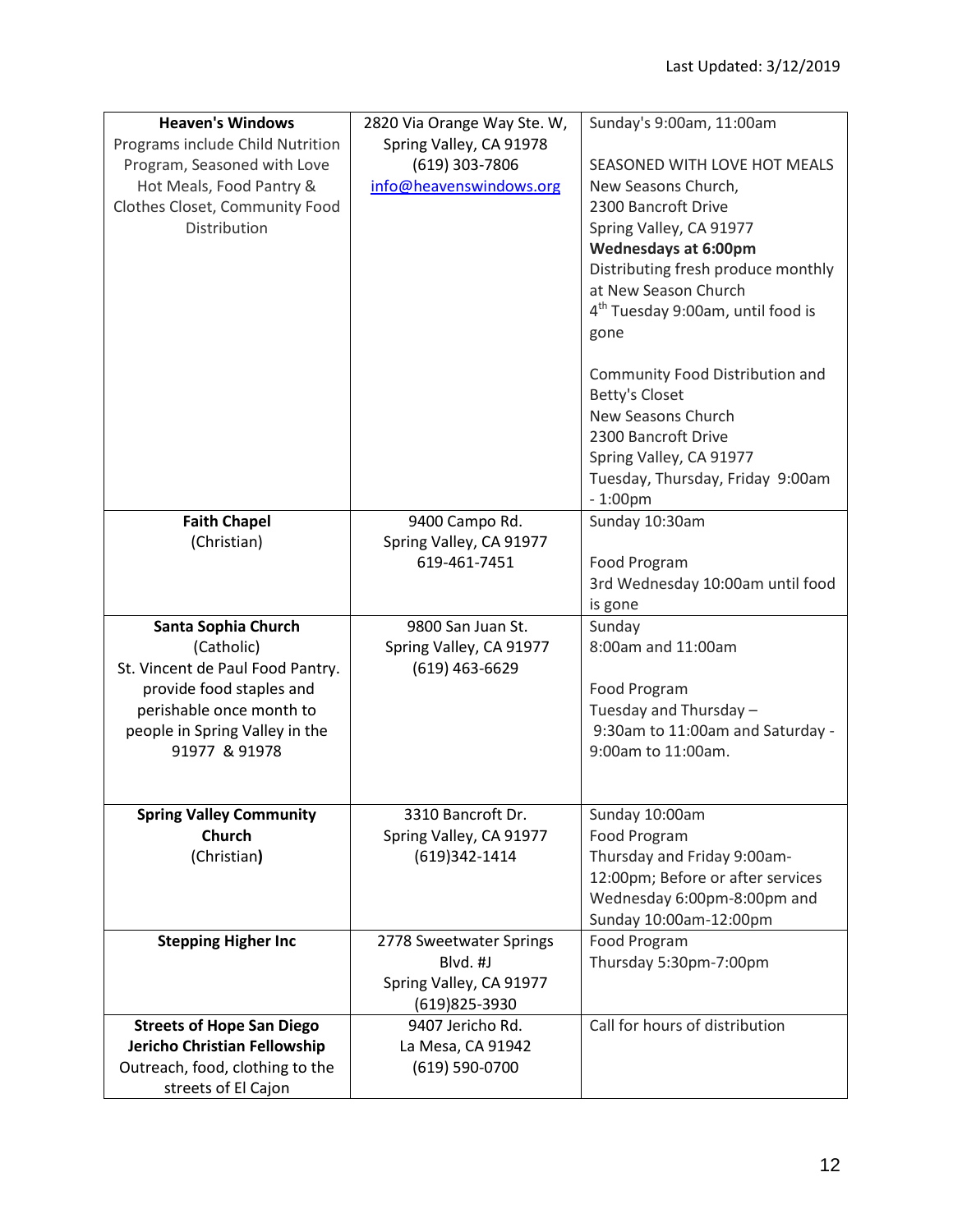**Gyms**

| <b>Site Name</b>           | <b>Contact Information</b>                                                          | <b>Service Hours</b>            |
|----------------------------|-------------------------------------------------------------------------------------|---------------------------------|
| <b>24-hour Fitness</b>     | 3633 Avocado Blyd<br>La Mesa, CA 91941<br>$(619) 660 - 5024$<br>24hourfitness.com   | Open 24 Hours<br><b>Showers</b> |
| <b>24-hour Fitness</b>     | 5601 Grossmont Center Dr,<br>La Mesa, CA 91942<br>619-667-7607<br>24hourfitness.com | Open 24 Hours<br>Showers        |
| <b>Chuze Fitness</b>       | 5500 Grossmont Center Dr<br>La Mesa, CA 91942<br>(619) 741-7600                     | Hours vary<br><b>Showers</b>    |
| <b>McGrath Family YMCA</b> | 12006 Campo Road<br>Spring Valley, CA 91978<br>$(619)$ 462-9622                     | Hours vary<br>Showers           |

#### **Thrift Stores**

| <b>Site Name</b>                    | <b>Contact Information</b>     | <b>Service Hours</b>          |
|-------------------------------------|--------------------------------|-------------------------------|
| <b>Twice Treasured Thrift Store</b> | 8363 Center Drive              | Monday - Saturday: 10am -     |
| <b>Journey Community Church</b>     | La Mesa, CA 91942              | 6:00pm                        |
| (Christian)                         | (619) 741-0290                 | Sunday: $10:30$ am $-1:30$ pm |
|                                     |                                |                               |
| <b>Thrift Korral</b>                | 8693 La Mesa Blyd Ste A        | Monday – Saturday             |
| <b>Grossmont Hospital Auxiliary</b> | La Mesa, CA 91942              | $9:30$ am $-4:00$ pm          |
|                                     | (619) 828-0095                 |                               |
|                                     |                                |                               |
| Cory's Closet                       | 3745 Avocado Blyd              | Monday-Thursday               |
| Rancho San Diego Village            | La Mesa, CA 91941              | $10:00am - 6:00pm$            |
|                                     | $(619) 660 - 1235$             | Friday & Saturday             |
|                                     | corysclosetchildrensresale.com | $10:00am - 5:00pm$            |
|                                     |                                | Sunday                        |
|                                     |                                | $11:00am - 5:00pm$            |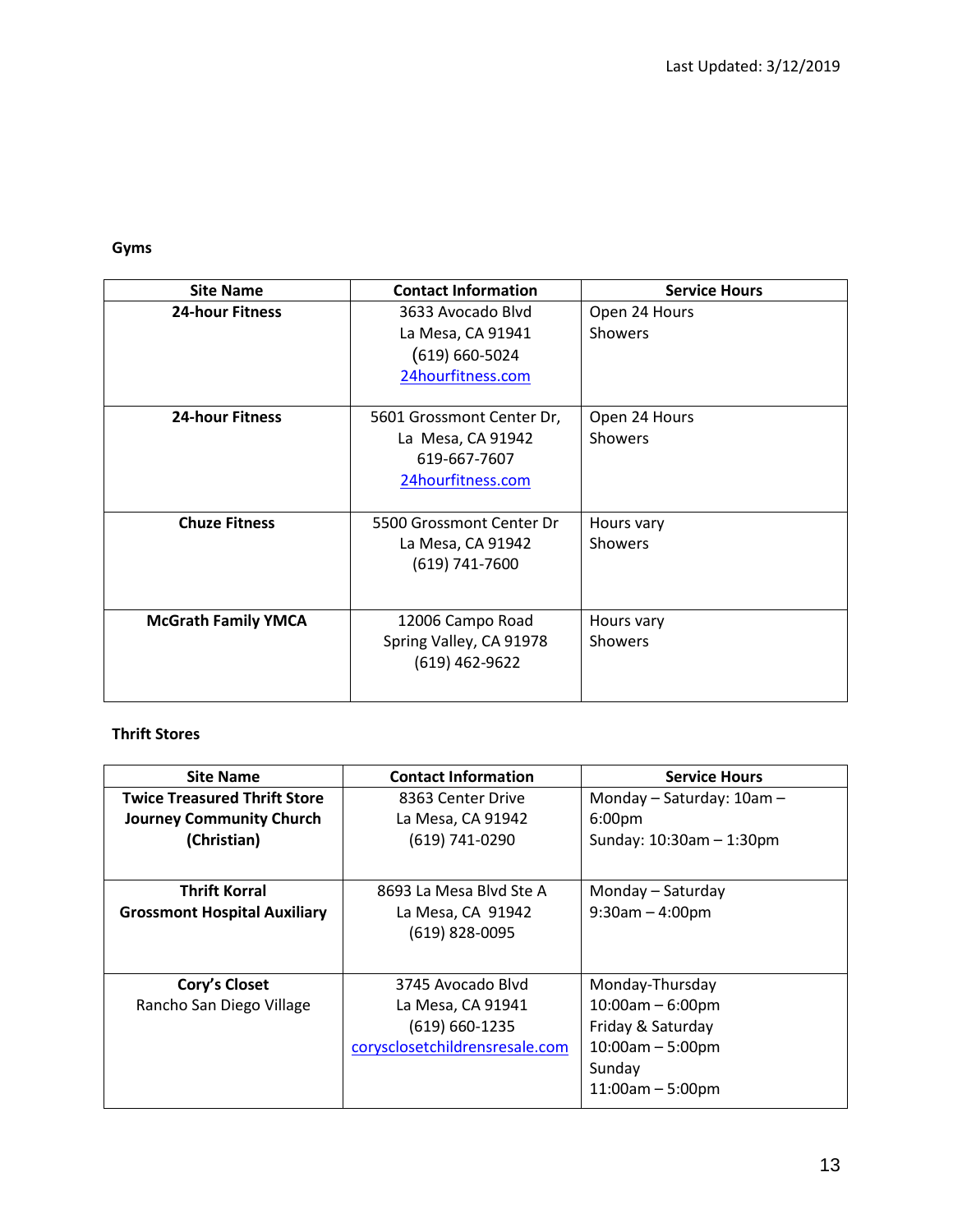| <b>Goodwill Thrift Stores</b>    | 8250 La Mesa Blyd            | Monday-Saturday    |
|----------------------------------|------------------------------|--------------------|
| La Mesa:                         | La Mesa CA 91942             | $9:00am - 8:00pm$  |
|                                  | (619) 713-2380               | Sunday             |
| <b>Lake Murray</b>               | 6127 Lake Murray Blvd        | $9:00am - 6:00pm$  |
|                                  | La Mesa, Ca 91942            |                    |
|                                  | (619) 713-6165               |                    |
|                                  | sdgoodwill.org               |                    |
| <b>Goodwill Thrift Store</b>     | 3713 Avocado Blyd            | Monday-Saturday    |
| <b>Rancho San Diego Village</b>  | La Mesa, CA 91941            | $9:00am - 8:00pm$  |
|                                  | (619) 741-2739               | Sunday             |
|                                  |                              | $9:00am - 6:00pm$  |
| <b>DAV Veterans Thrift Store</b> | Jamacha Rd. & Elkelton Blvd. | Monday -Saturday   |
|                                  | 1049 Elkelton Blvd.          | $8:00am - 6:30pm$  |
|                                  | Spring Valley, CA 91977      | Sunday             |
|                                  | 619-337-9244                 | $10:00am - 5:00pm$ |
|                                  | 800-894-2486                 |                    |
|                                  |                              |                    |

#### **Pawnshops**

| <b>Site Name</b>               | <b>Contact Information</b> | <b>Service Hours</b> |
|--------------------------------|----------------------------|----------------------|
| <b>Spring Valley Pawn Shop</b> | 9517 Jamacha Blvd,         | Monday-Saturday      |
|                                | Spring Valley, CA 91977    | 11:00am-5:00pm       |
|                                |                            | CLOSED Sunday        |
|                                |                            |                      |

### **Recycling Centers**

| <b>Site Name</b>                     | <b>Contact Information</b> | <b>Service Hours</b> |
|--------------------------------------|----------------------------|----------------------|
| <b>Campo Recycling Center</b>        | 8927 Campo Rd,             | Monday-Friday        |
|                                      | Spring Valley, CA 91977    | $8:30am - 5:00pm$    |
|                                      | (619) 383-5234             | Saturday - Sunday    |
|                                      |                            | $8:30am - 2:00pm$    |
| <b>Spring Valley Recycling</b>       | 1069 Elkelton Blvd,        | Monday-Sunday        |
|                                      | Spring Valley, CA 91977    | 8:30am-5:00pm        |
|                                      | (619) 461-0619             |                      |
|                                      |                            |                      |
| <b>Troy Recycling</b>                | 8743 Troy Street           | Monday Friday        |
|                                      | Spring Valley, CA 91977    | 9:00am-5:00pm        |
|                                      | (619) 466-2363             | Saturday             |
|                                      |                            | 9:00am-3:00pm        |
|                                      |                            | CLOSED Sunday        |
| <b>San Diego County Metals &amp;</b> | 3974 Spring Dr             | Monday-Friday        |
| <b>Recycling</b>                     | Spring Valley, CA 91977    | $9:00am - 5:00pm$    |
|                                      | (619) 741-9780             | Saturday             |
|                                      |                            | $9:00am - 3:00pm$    |